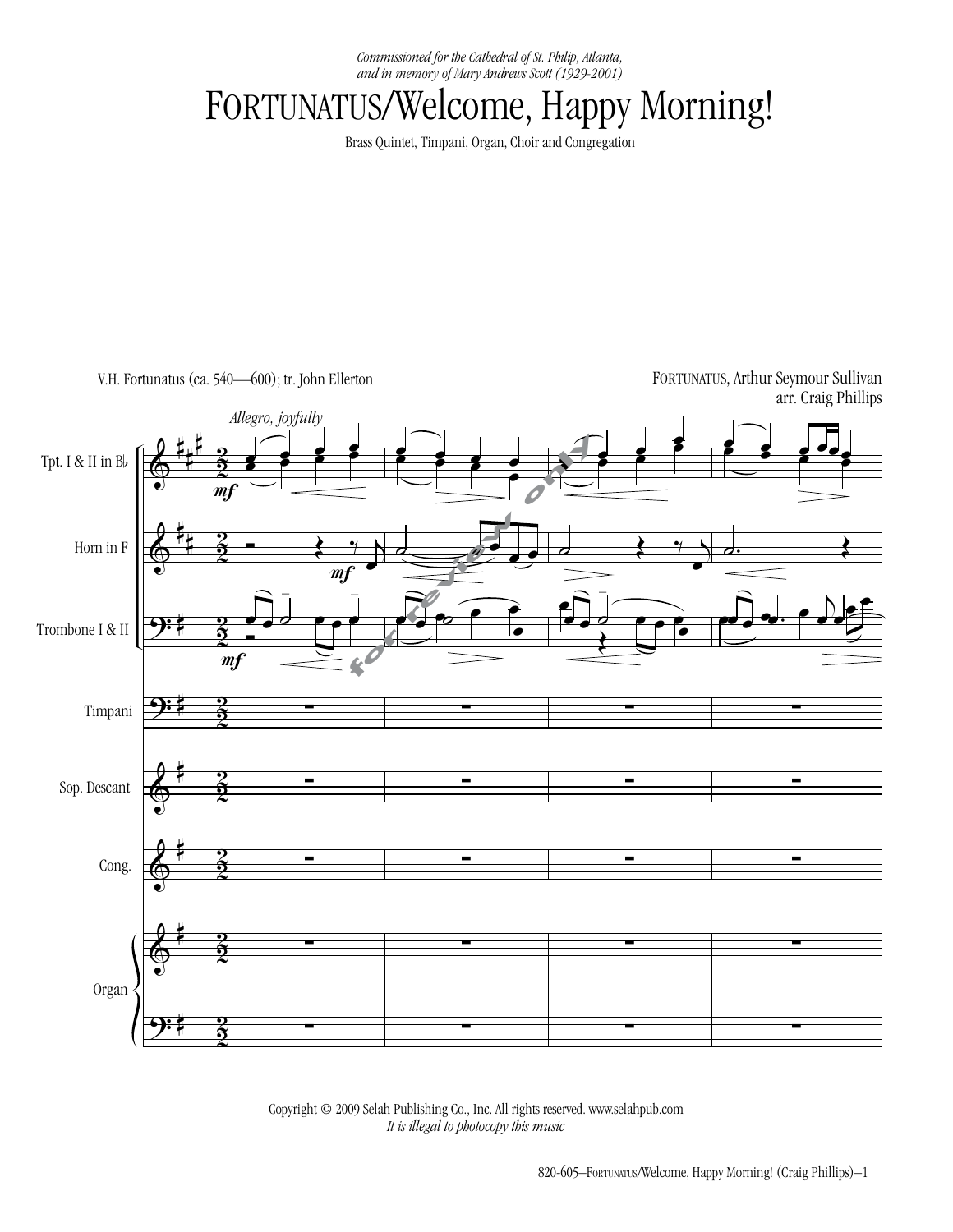



 $\overline{\bullet}$ 

**94** 

 $\frac{2}{2}$ 

2–Fortunatus/Welcome, Happy Morning! (Craig Phillips)–820-605

 $\mathbf{e}$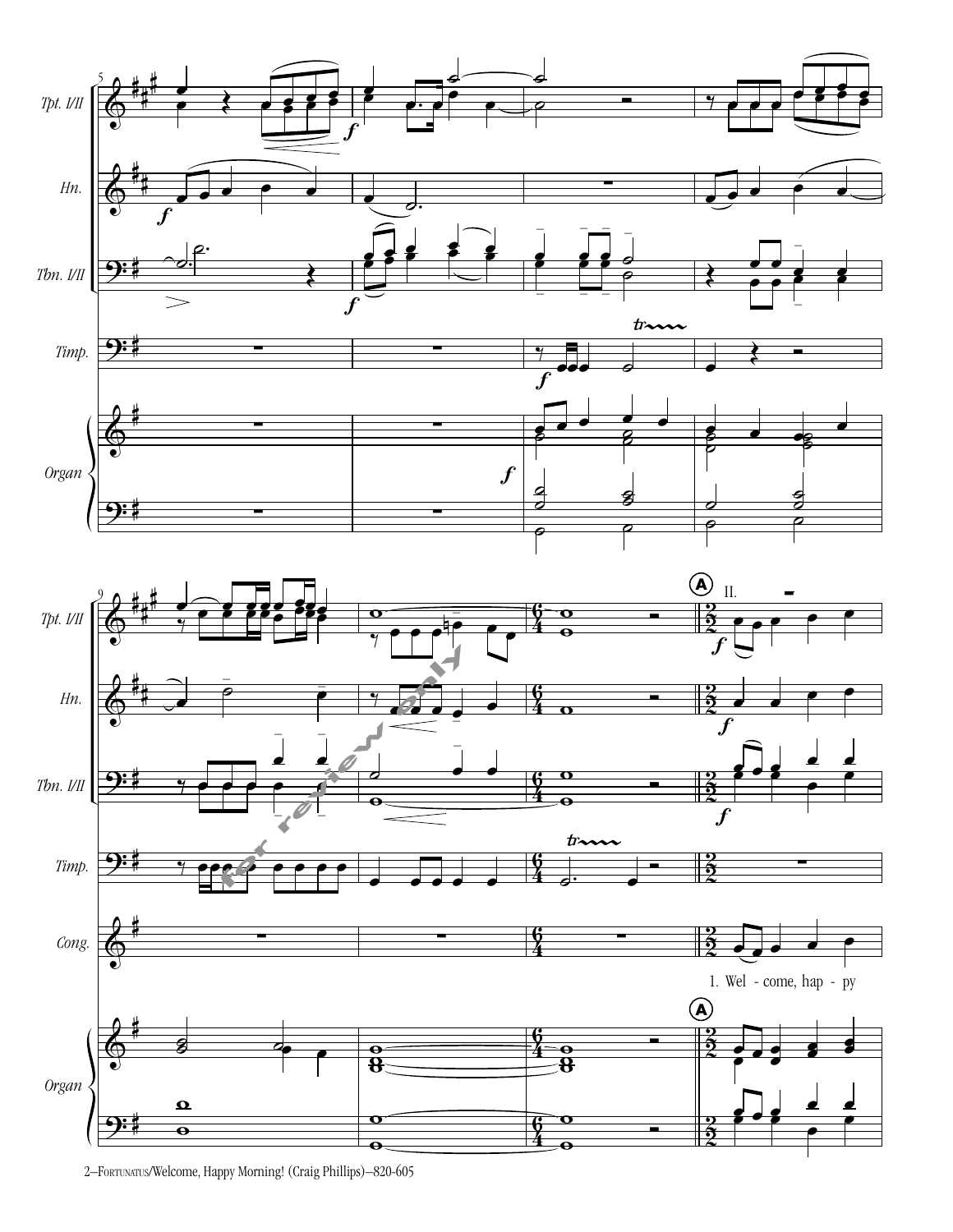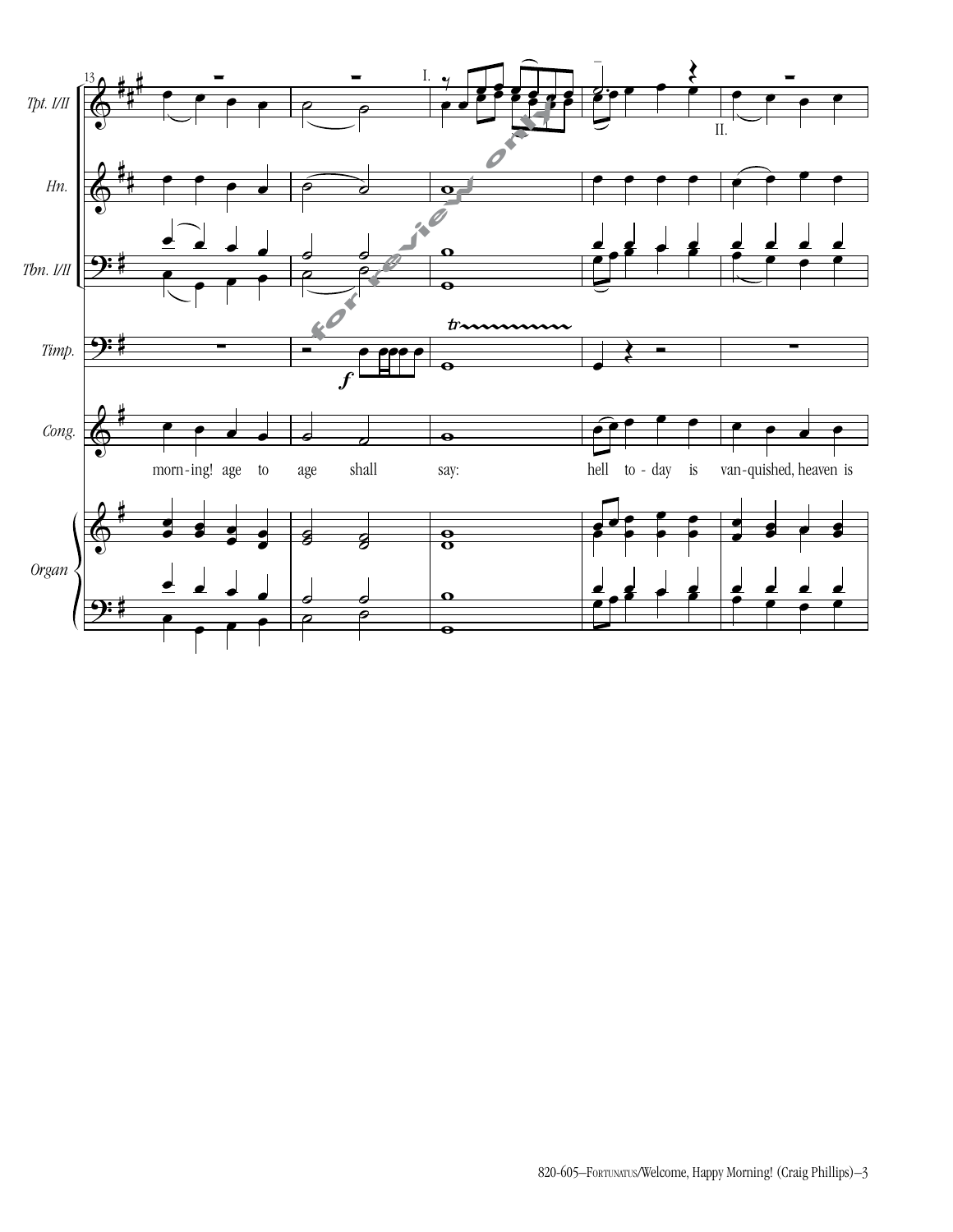